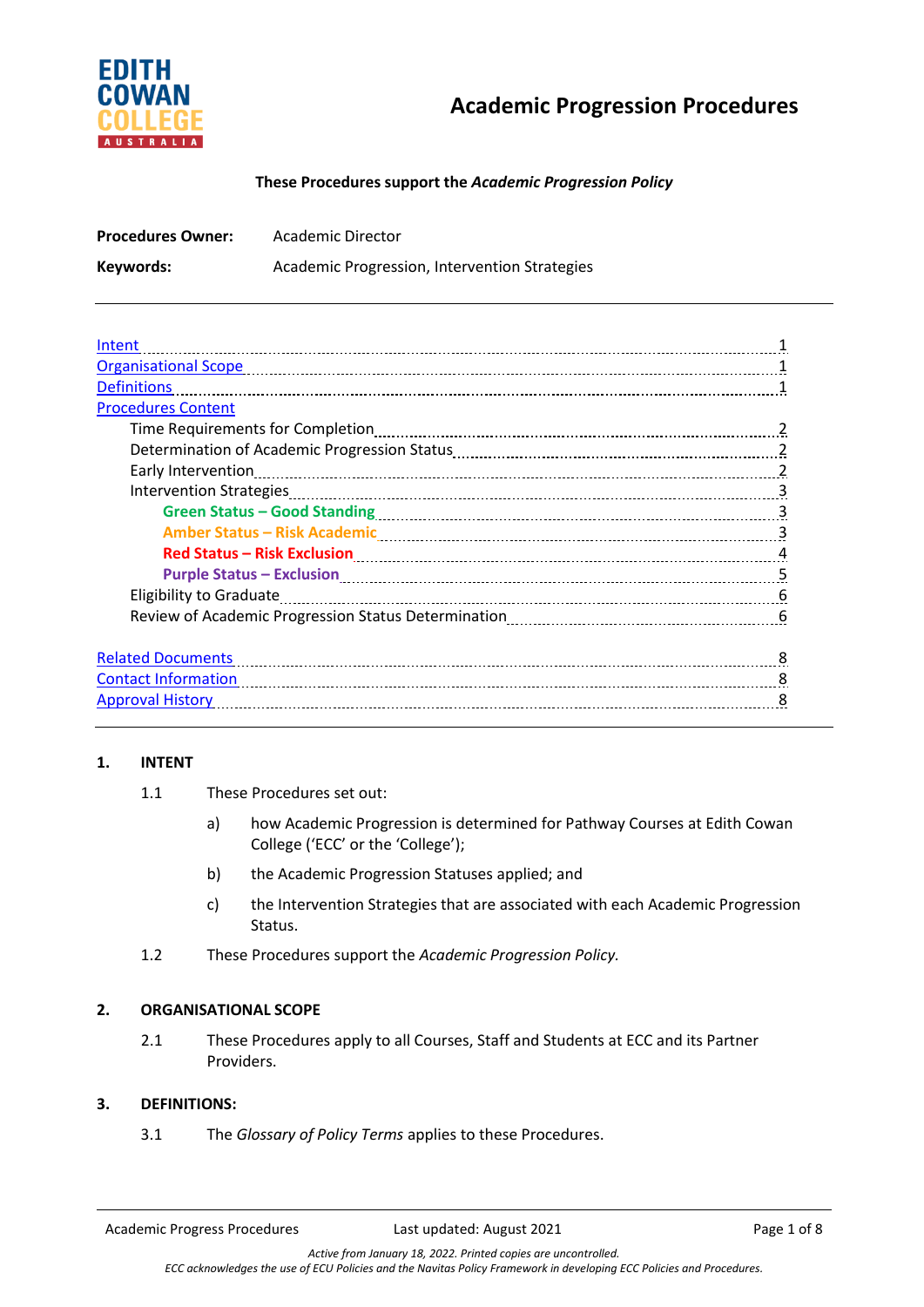



### **4. PROCEDURES CONTENT:**

### **Time Requirements for Completion**

- 4.1 Students must complete their Course within the period that is two times the College's standard full-time duration of the Course, plus two years, calculated from the date the Student's first Unit in the Course commences.
- 4.2 The Academic Director may approve an application for a Student to take longer than the prescribed time to complete the Course on the basis of:
	- a) Compassionate or Compelling Circumstances beyond the Student's control; and/or
	- b) as part of documented Intervention Strategy.
- 4.3 Where a Student has not completed a Course within the period referred to in 4.1, then subject to Clause 4.2, the Board of Examiners may decline to recognise any Units completed outside that period as Credit towards that Course and may require a Student to repeat any excluded Units.

## **Determination of Academic Progression Status**

- 4.4 At the end of each Study Period, the Board of Examiners will:
	- a) approve individual Student Results;
	- b) confirm Student completion of the requirements of a Course and eligibility to graduate; and
	- c) determine the Academic Progression Status of all individual Enrolled Students.
- 4.5 Following the Board of Examiners, Student and Academic Services (SAS) will communicate the Academic Progression Standing to Students via an email sent through Navigate. SAS will also inform Students of Review mechanisms and timeframes.

### **Early Intervention**

- 4.6 Unit Coordinators and Lecturers will closely monitor Student academic performance throughout the Study Period and regularly implement class, cohort and/or individualised interventions to help improve Student performance.
- 4.7 the Unit Coordinator and/or Lecturer will provide assistance to Student requiring academic support and advice within the unit.
- 4.8 The Academic Program Coordinator will follow up with the Student to offer academic support and advice within the Course.
- 4.9 Student engagement is also monitored throughout the Study Period by Lecturers, Unit Coordinators and Academic Program Coordinators. The level of engagement is determined by behaviours such as:
	- a) opening emails sent by ECC;
	- b) opening Moodle and accessing Unit resources;
	- c) attending class; and
	- d) submitting Assessments.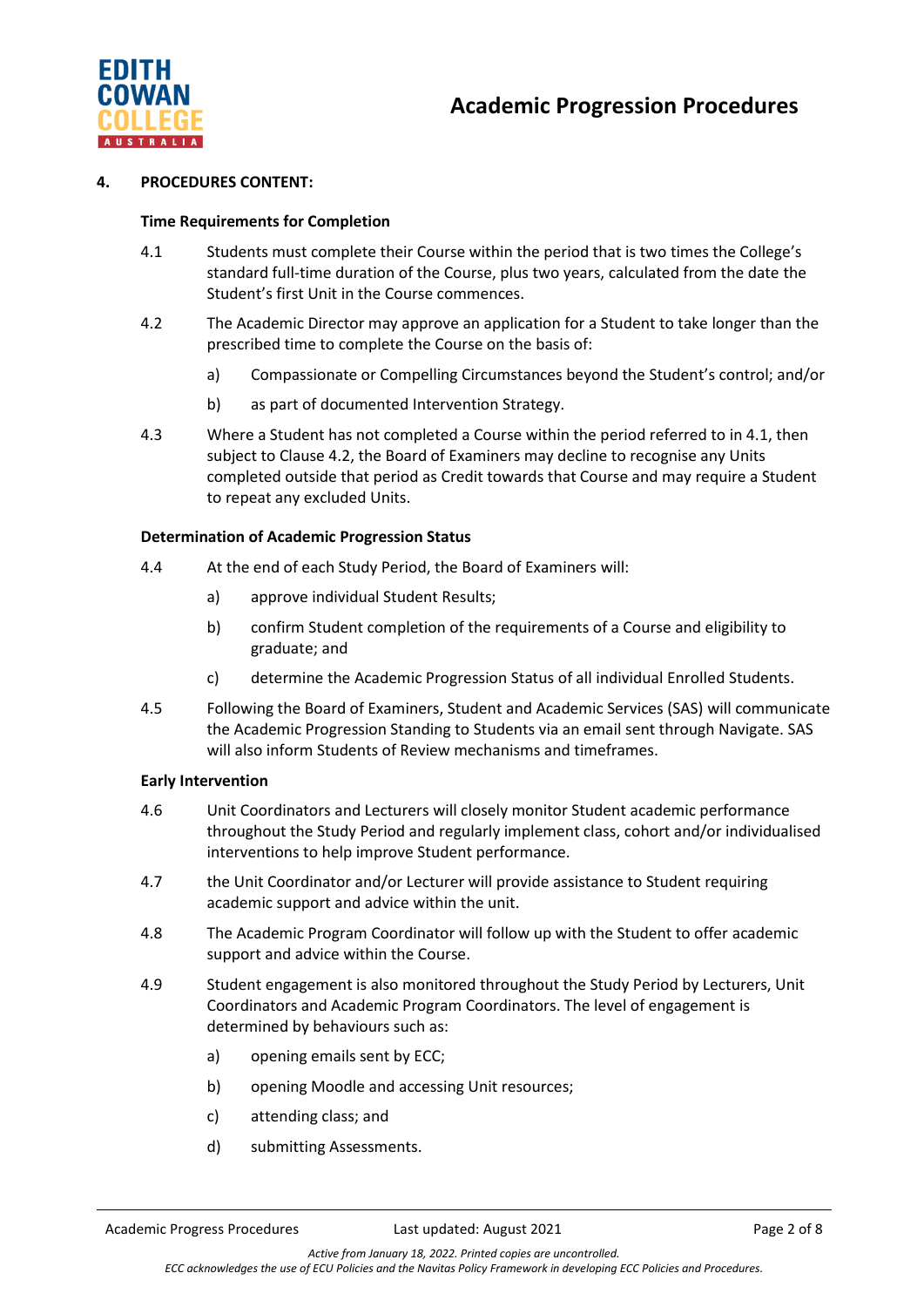

- 4.10 The Early Intervention process requires each lecturer to identify and contact students at risk and work out the best way to support them. This is done through assessing the following:
	- a) Student's performance in an unweighted or low-weighted assessment by Week 4 of the Study Period;
	- b) Student's attendance; and
	- c) Student's engagement with the unit.
- 4.11 Reporting of Students At Risk is done through a tile on Axis (Student Portal), labelled 'Early At-Risk Reporting'.
- 4.12 Before completing the Form, lecturers are required to email at-risk students (via Axis), to notify them of concerns about their academic performance and make recommendations as to the appropriate support.
- 4.13 Once all forms have been submitted, the APCs will identify Students who have been reported for multiple Units and provide additional intervention to those Students.
- 4.14 All new Students are also required to complete the ECC Language Assessment (ECCLA) during Week 1 of their Academic Development Unit (ADU Stage 1). Students who are assessed as requiring additional English language development are required to attend ADU Stage 2.
- 4.15 Lecturers give the most direct and relevant support to Students and Students are informed of how they can access lecturers' help outside of class hours.
- 4.16 Students can contact or be referred to their Academic Program Coordinator for assistance and advice.
- 4.17 Students are welcome to contact the Learning Support Teacher directly or via their APC or Lecturer.
- 4.18 ADU100 (Stage 2) is open to all new Students and Lecturers can recommend the support workshops. Students need to Enrol at the Welcome Centre, and there is no deadline for Enrolment. The focus of these workshops is language and academic skill development.
- 4.19 The ECC Student Counsellor, Amber, is available for addressing students' personal needs such as dealing with stress, depression, or other similar issues. Students may contact Amber by asking at the Welcome Centre or by email [\(amber.roche@ecc.edu.au\)](mailto:amber.roche@ecc.edu.au).
- 4.20 The Manager Scholarships Relations and Marketing, Naglaa Elgarahy, is available to support sponsored Students. Students may contact Naglaa by asking at the Welcome Centre or by email [\(naglaa.elgarahy@ecc.edu.au\)](mailto:naglaa.elgarahy@ecc.edu.au).

### **Intervention Strategies**

- 4.21 The following Intervention Strategies are applied to Students with the following Academic Progression Statuses:
	- a) **Green Status – Good Standing**: Academic Success Planning is available
	- b) **Amber Status – Risk Academic**: Recommended Academic Success Planning
	- c) **Red Status - Risk Exclusion**: Mandatory Academic Success Planning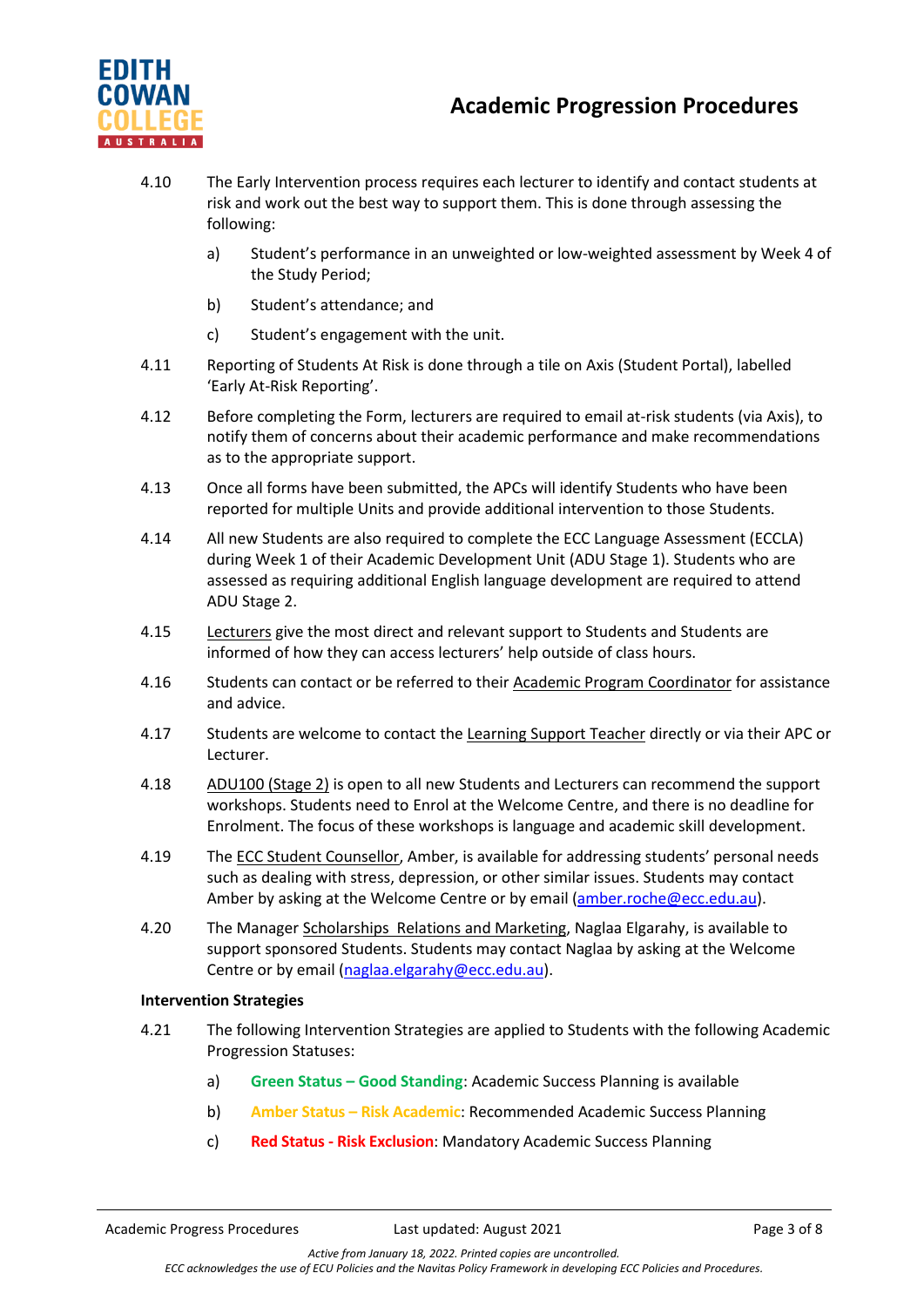

# **Green Status – Good Standing: Pro-Active Academic Success Planning**

- 4.22 ECC collaborates with Students in a manner that supports Students to sustain and/or improve their Academic Progress.
- 4.23 If a Student has a **Green Status**, but they have failed a Unit within a Study Period, the Student should approach the lecturer the next time they attempt the Unit in order to implement actions that would address the student's study issues.

# **Amber Status – Risk Academic: Required Academic Success Planning**

- 4.24 If a Student has an **Amber Status**, Student and Academic Services will notify the Student in writing, following the release of results, informing them of their Academic Progression Status and:
	- a) make a recommendation to complete and submit to their APC an Academic Success Plan by a nominated date; and
	- b) provide an option to contact their Academic Program Coordinator to discuss aspects of the Student's Academic Progress and their Academic Success Plan; and
	- c) advise of the option to undertake a reduced Study Load.
- 4.25 The Academic Program Coordinator will review the Plan and advise the Student of satisfactory completion of the Plan or otherwise. If a Student does not submit a Plan or does not submit a satisfactory Plan, the Academic Program Coordinator may encourage the Student to have a discussion or attend a meeting.
- 4.26 The purpose of a discussion or meeting with the Academic Program Coordinator is to:
	- a) review the Student's academic record and level of participation and engagement in academic studies;
	- b) discuss reasons for the Student reaching an **Amber Status**;
	- c) review or develop the Student's Academic Success Plan and collaboratively refine actions to be taken, which are agreed to by the Student; and
	- d) outline the support offered by the College and provide access to that support
	- e) outline the implications of not achieving satisfactory Academic Progress and/or subsequently failing Units.
- 4.27 Appropriate actions for an Academic Success Plan (**Amber Status**) include:
	- a) meeting with or seeking feedback from the relevant Unit Coordinator(s) or Academic Program Coordinator;
	- b) improving participation and engagement in academic studies;
	- c) accessing academic skills support, including English language support;
	- d) accessing other support services;
	- e) seeking peer support;
	- f) undertaking a reduced Enrolment load determined in consultation with the Student Counsellor; and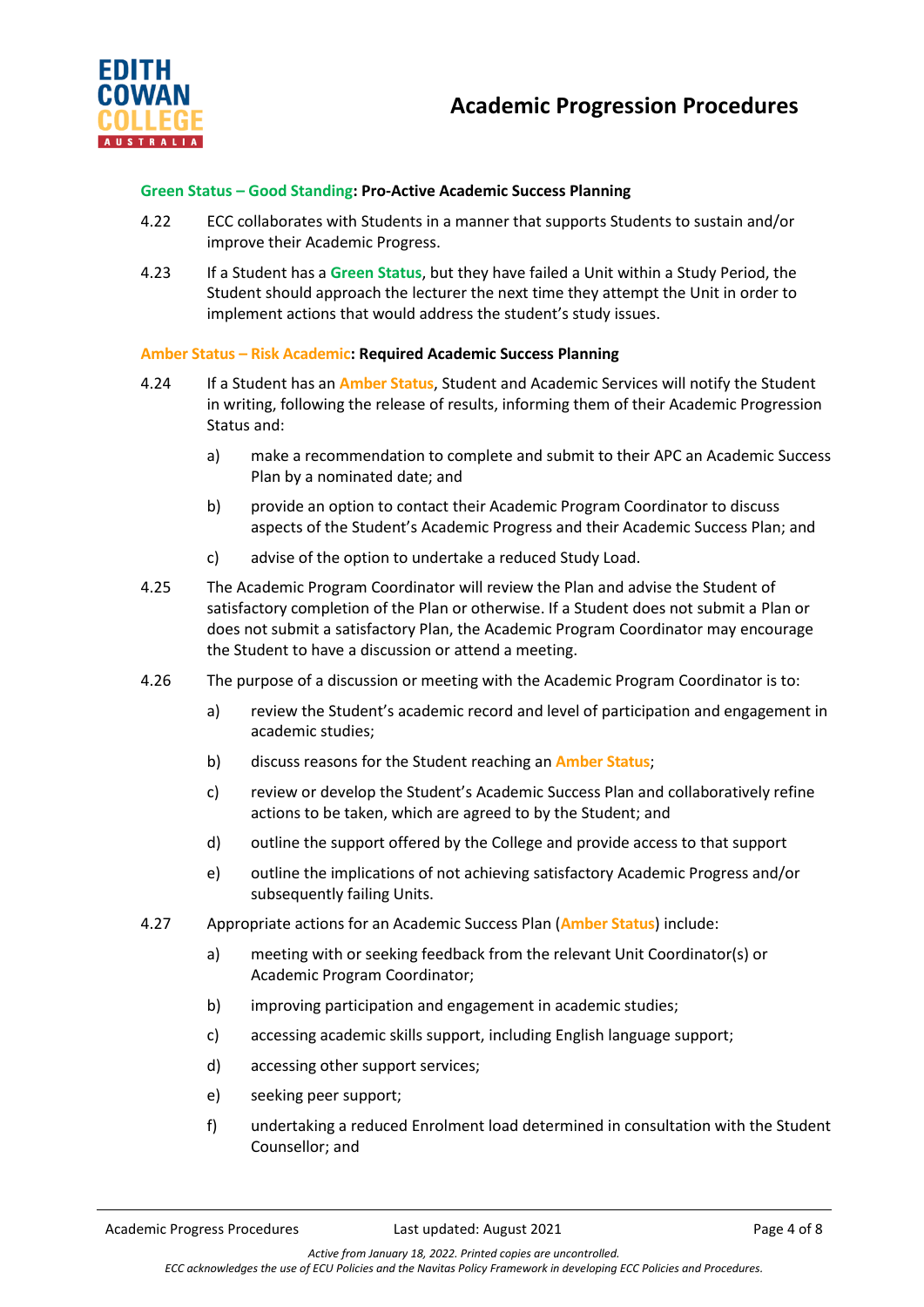



g) Enrolling in a specific Unit or sequence of Units determined in consultation with the Academic Program Coordinator.

# **Red Status – Risk Exclusion: Mandatory Academic Success Planning**

- 4.28 If a Student has a **Red Status**, Student and Academic Services will notify the Student in writing, following the release of Results, informing them of their Academic Progression Status and the requirement to:
	- a) prepare an Academic Success Plan;
	- b) attend a mandatory meeting with the Academic Program Coordinator to present the Academic Success Plan; and
	- c) undertake a reduced Study Load (maximum 3 Units).
- 4.29 The purpose of the meeting is to:
	- a) review the Student's academic record and level of participation and engagement in academic studies;
	- b) discuss reasons for the Student reaching a **Red Status**;
	- c) refine the Student's Academic Success Plan and actions to be taken, which are agreed to by the Student; and
	- d) outline the implications of not achieving satisfactory Academic Progress and/or subsequently failing Units.
- 4.30 Appropriate actions for an Academic Success Plan (**Red Status**) include:
	- a) adhering to conditions on Enrolment;
	- b) meeting with relevant Unit Coordinators, Academic Program Coordinator, or the Academic Director;
	- c) enrolling in alternative Unit(s), Stream(s) or Course(s) as identified in consultation with the Academic Program Coordinator;
	- d) improving satisfactory participation and engagement in academic studies;
	- e) accessing academic skills support, including English language support;
	- f) accessing other relevant support services; and
	- g) seeking peer support.
- 4.31 The Academic Program Coordinator will follow up with the Student by phone or email regarding their progress, prior to Census Date.

### *Purple Status – Exclusion*

- 4.32 If a Student is given a **Purple Status**, Student and Academic Services (SAS) will notify the Student in writing, following the release of results, informing them:
	- a) of their Academic Progression Status and ECC's Intention to Exclude;
	- b) of the Formal Review process available to them under these Procedures;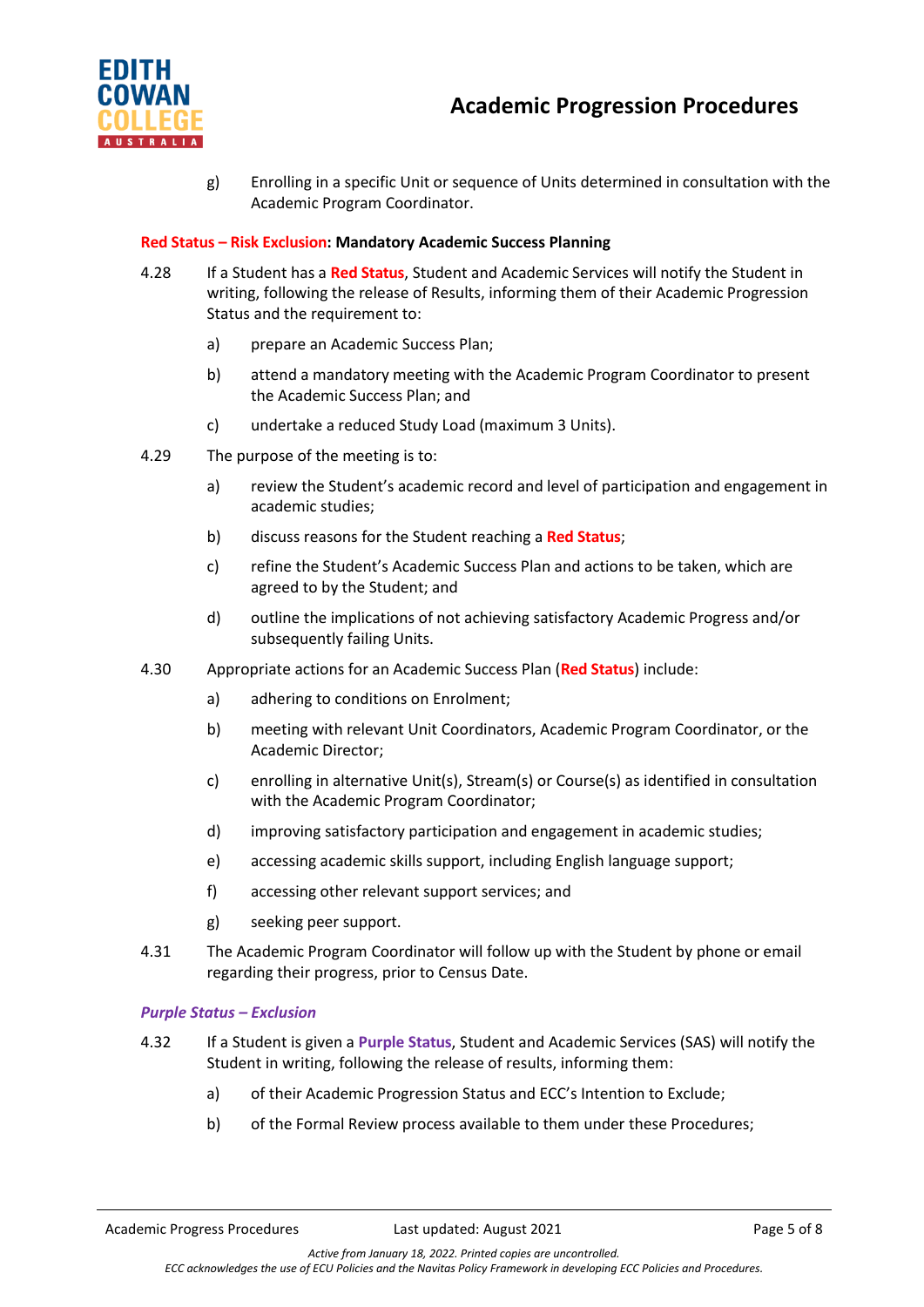

- 4.33 An International Student who is given **Purple Status – Exclusion** will be:
	- a) sent an 'Intent to Exclude' notice by SAS;
	- b) instructed to make an appointment with the Academic Director within thirty (30) Calendar Days should they wish a Formal Review of the Academic Progression Status;
	- c) referred to the ESOS Framework regarding Student rights and responsibilities;
	- e) reminded of their right to lodge a Complaint with an external agency.
- 4.34 If, following an 'Intent to Exclude' notice, the Student has not engaged the Formal Review process or if a Formal Review or a Student Appeal were unsuccessful, the Student will be Excluded and (if applicable) reported to Immigration.

### **Eligibility to Graduate**

- 4.35 Students who are deemed to have completed all of their Enrolled Course will have the Award conferred by the Board of Examiners.
- 4.36 The conferral date shall be recorded as the date of the Board of Examiners' meeting at which the Award was conferred.

#### **Review of Academic Progression Status**

- 4.37 A Student who has reason to believe that their Academic Progression Status does not reflect their Academic Progression in their Course, may ask for a Formal Review of their Academic Progress Status determination on any one or more of the following grounds:
	- a) the College has not adhered to its relevant Policies and Procedures;
	- b) there is new information that was not available at the time of the original decision;
	- c) there has been a clear error by the College which has adversely affected the Student's Academic Progression Status; or
	- d) the Student has experienced unexpected and exceptional personal or medical circumstances beyond the Student's control, provided that the Student can demonstrate with evidence that such circumstances:
		- i. have had a substantially negative affect on the Student's ability to participate in or study for the relevant Unit during the relevant Study Period;
		- ii. such circumstances were not reasonably foreseeable before the relevant Study Period began; and
		- iii. where a Learning and Assessment Plan is in place, that such circumstances fall outside or, or are a substantial deviation from the content of, the Learning and Assessment Plan.
- 4.38 The existence of any of the circumstances in Clause 4.37 does not in itself mean that a Formal Review of Academic Progression Status will be successful, or that a Student will be allowed to repeat a Unit where this is not permitted by Policy or Procedure.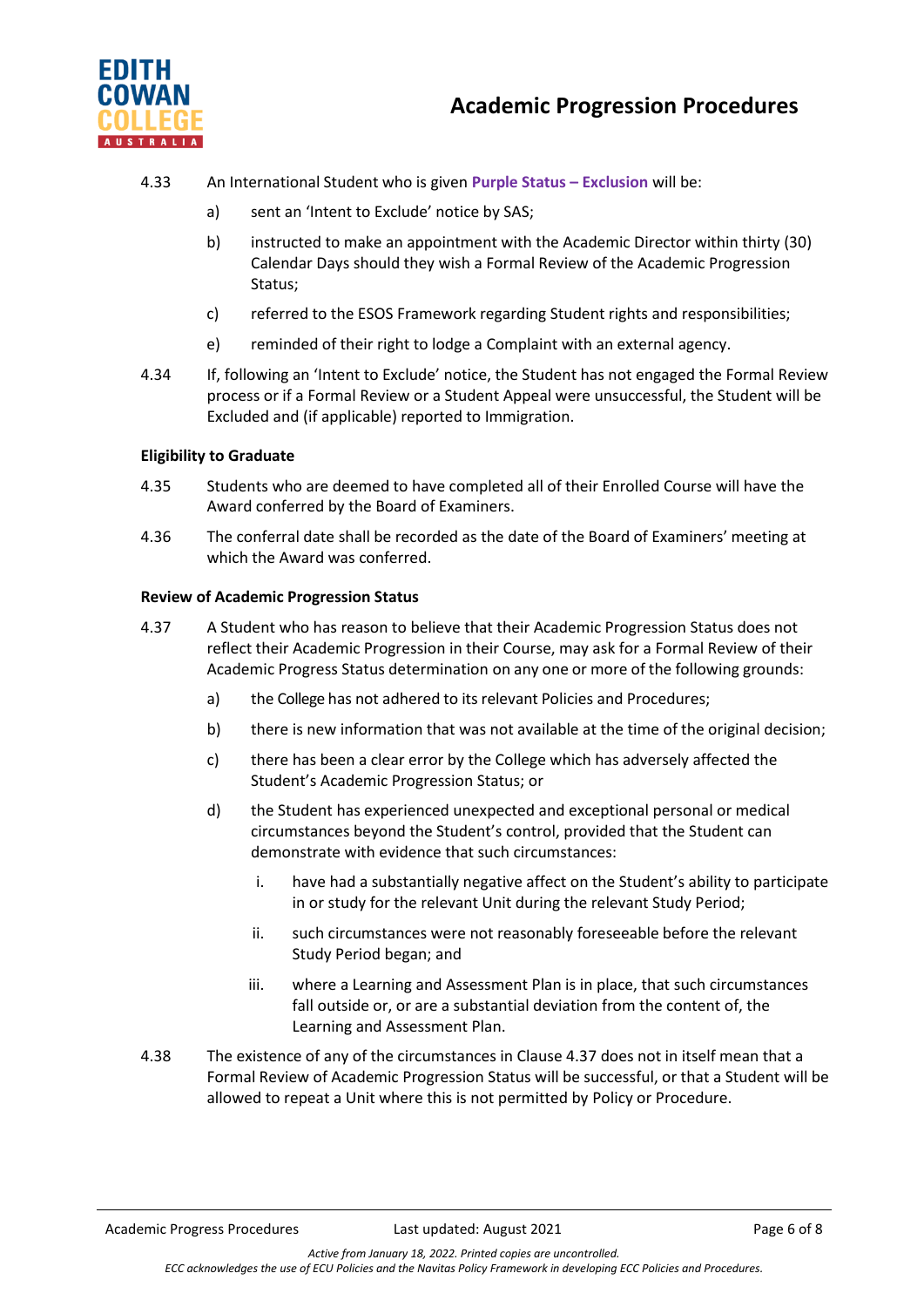



- 4.39 A Student may not request an Academic Progression Status Review on any of the following grounds:
	- a) results received by the Student, or by other Students, in Units completed at the College; or
	- b) the effect that an Outcome imposed for Academic Misconduct or Academic Breach may have had on their Academic Progression Status.
- 4.40 A request for a Formal Review of Academic Progression Status must be lodged within thirty (30) Calendar Days of the written notification by Student and Academic Services.
- 4.41 Where a Student wishesto lodge a request for a Formal Review outside of the periods described in Clause 4.40, the Student must include reasons and sufficient evidence as to why their request should be considered out- of-time. The Academic Director may in their absolute discretion, either in Exceptional Circumstances or where delay has been caused by the College, approve for review a request submitted outside of this period.
- 4.42 A request that does not use the Prescribed Process, is incomplete or inadequate, does not provide relevant evidence, or seeks an outcome that is not permissible under these Procedures, will be returned to the Student, providing reasonsforthe rejection and notifying the Student that they may resubmit the request within a further seven (7) Calendar Days.
- 4.43 Once accepted or resubmitted, the request will be referred to the Academic Director. A Formal Review will be conducted and determined by the Academic Director. If the Academic Director has a Conflict of Interest, they will refer the request to an Academic Program Coordinator who is not conflicted.
- 4.44 In conducting the review, the Academic Director may, but is not obliged to:
	- a) consult with any relevant Staff member; and
	- b) seek advice from relevant subject matter experts within the College, provided such experts do not have a Conflict of Interest.
- 4.45 Within fourteen (14) Calendar Days ofthe Student'srequest for a Formal Review:
	- a) the Academic Director:
		- will determine if there exists a basis for a review of the Academic Progression Status;
		- may nominate an alternative qualified person (which may be themselves) to conduct or participate in a review or recommend an adjustment to the Result/Grade; and
		- will determine (with reasons) whether the Academic Progression Status should be confirmed or changed, and what other actions (if any) are to be taken (a different Intervention Strategy implemented); and
	- b) the College will notify the Student in writing of the Formal Review outcome including reasons for any decision made and will record this notification in its Student Management System(s).
- 4.46 Students may Appeal to the Student Appeals Committee a decision on their Academic Progression Status reached in a Formal Review, as per the *Student Appeals Policy*.